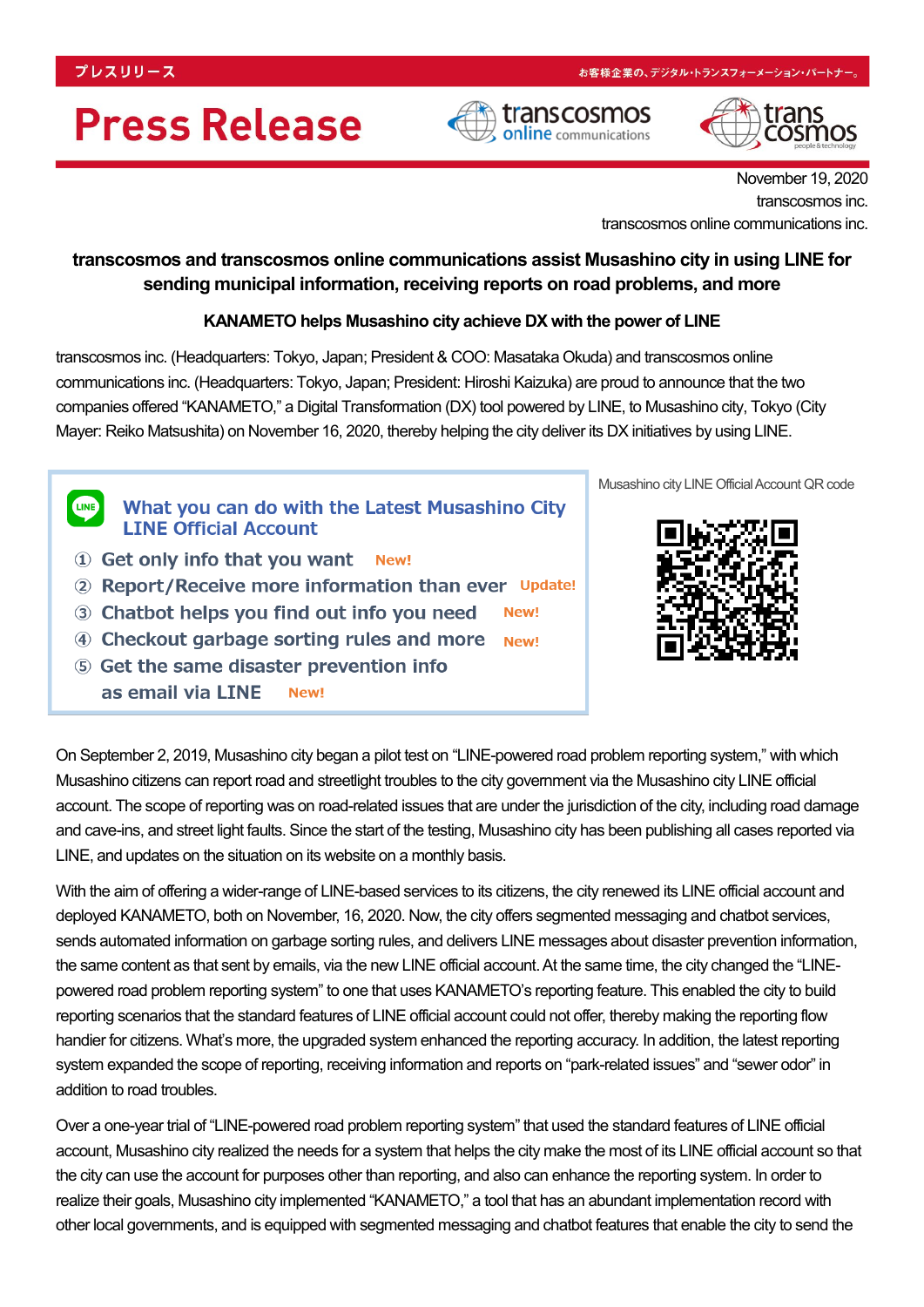same information on disaster prevention via both email and LINE.

"KANAMETO" is a LINE-powered DX tool developed and offered by transcosmos online communications inc., a joint-stock company between transcosmos, LINE Corporation and salesforce.com Co., Ltd. Equipped with a questionnaire feature, KANAMETO enables businesses to deliver segmented messages based on user attributes collected via this feature in addition to a chatbot feature for having one-on-one chat communication with multiple LINE users simultaneously. By adding a new feature to integrate KANAMETO with Salesforce Service Cloud in October 2019, it became easier to visualize customer service performance and to perform analysis to increase productivity. Moreover, in May 2020, transcosmos online communications launched a reporting feature specifically designed for local governments through which their citizens can report issues they have found related to public road and park conditions.

## KANAMETO x LINE Official Account



\* transcosmos is a trademark or registered trademark of transcosmos inc. In Japan and other countries.

\* Other company names and product or services names used here are trademarks or registered trademarks of respective companies.

#### **About transcosmos online communications inc.**

transcosmos online communications inc. was founded in May 2016 as a joint-stock company between transcosmos inc. and LINE Corporation. In October 2017, the company received investment from Salesforce Ventures, an investment arm of salesforce.com, Inc. transcosmos online communications aims to deliver diverse solutions and services that build a better and stronger relationship between businesses and users through leveraging LINE's platform user base and transcosmos's sales and development capabilities. The company's ultimate vision is to make their communication platform a new de facto standard for communication between businesses and users. In September, 2017, transcosmos online communications released "KANAMETO," its proprietary segmented messaging tool compatible with LINE Official Accounts. Visit us here (Japanese only):<https://transcosmos-online.com/>

### **About transcosmos inc.**

transcosmos launched its operations in 1966. Since then, we have combined superior "people" with up-to-date "technology" to enhance the competitive strength of our clients by providing them with superior and valuable services. transcosmos currently offers services that support clients' business processes focusing on both sales expansion and cost optimization through our 168 bases across 30 countries/regions with a focus on Asia, while continuously pursuing Operational Excellence. Furthermore,